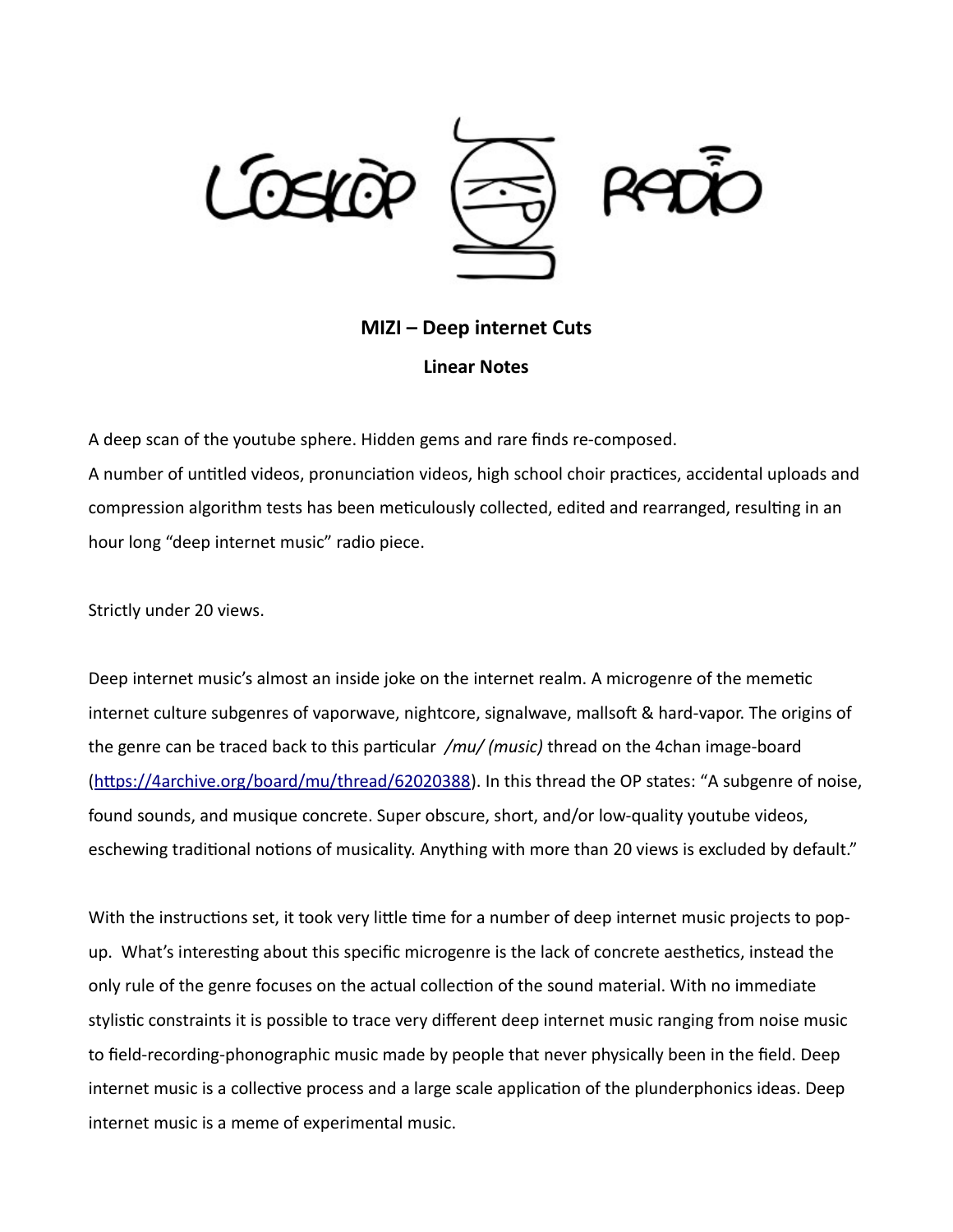*Deep internet cuts* is a programme created based on the aforementioned ideas. Using obscure videos on a platform with millions (billions?) users and billions of views on single videos, *deep internet cuts,*  makes visible the invisible and extracts music from that which is deeply burried on the information blizzard of youtube. *Deep internet cuts i*s an original music composition or a very elaborate meme. You decide.